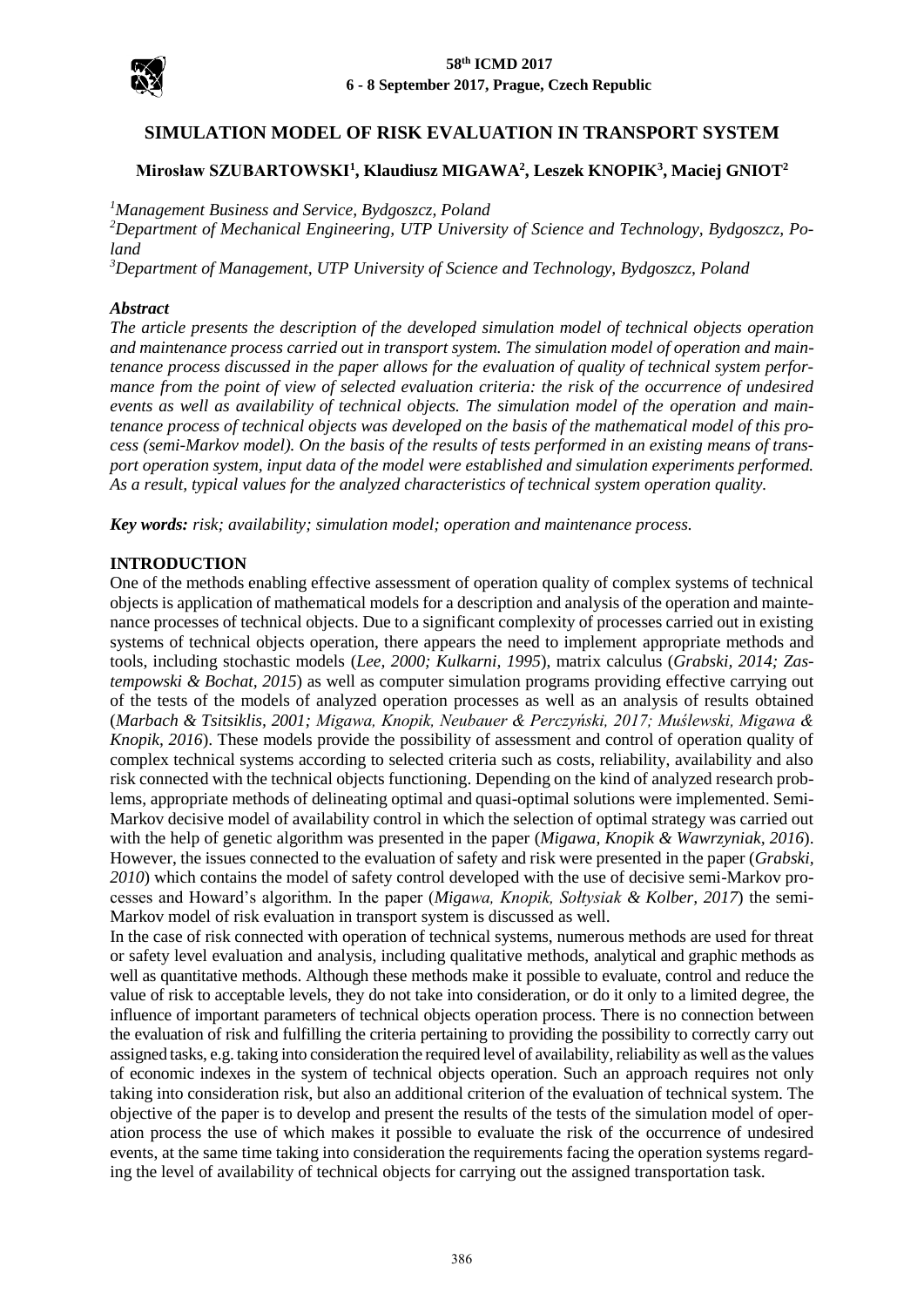

#### **MATERIALS AND METHODS**

The presented approach involves determination of the risk connected with functioning of one technical object (transport mean). The risk associated with functioning of a single transport mean has been determined on the basis of a simulation model of the operation and maintenance process. The simulation model was built on the basis of an event model and a mathematical model (semi-Markov model) of this process. The event model of the operation and maintenance process was created on the basis of the analysis of the space of operation and maintenance states and events connected with technical objects (transport means) operating in the analysed real transport system. Applying semi-Markov processes in the mathematical operation and maintenance process, the following assumptions were made:

- the modelled process has a finite number of states  $i = 1, 2, ..., m$ ,
- if the technological object at moment *t* is in state *i*, then  $X(t) = i$ ,
- $-$  random process  $X(t)$  being a mathematical model of the operation and maintenance process is homogenous,
- at moment  $t = 0$  the process is in state *i*, i.e.  $P\{X(0) = i\} = 1$ .

Limit probabilities  $p_i^*$  of remaining in states of the analyzed process  $X(t)$  were determined based on limit theorem for semi-Markov processes (*Grabski, 2014*), then:

– value of the unit risk of functioning disruption of transport means is described with the formula (1)

$$
r(\delta) = \sum_{i \in S_U} p_i^* \cdot c_i = \frac{\sum_{i \in S_U} \pi_i \cdot \Theta_i \cdot c_i}{\sum_{i \in S} \pi_i \cdot \overline{\Theta_i}}
$$
(1)

– value of the technical object availability function is described with the formula (2)

$$
A(\delta) = \sum_{i \in S_A} p_i^* = \frac{\sum_{i \in S_A} \pi_i \cdot \Theta_i}{\sum_{i \in S} \pi_i \cdot \overline{\Theta_i}}
$$
(2)

where:

 $c_i$  – values of unit cost generated in the states of process *X*(*t*),

 $\Theta_i$  – average values of unconditional duration of the states of process *X*(*t*),

 $\pi$ <sup>*i*</sup> – values of probabilities of stationary distribution of the complex Markov chain,

 $p_i^*$  – values of limit probabilities of remaining in states of semi-Markov model process  $X(t)$ ,

 $S_{17} \subset S = \{1, 2, ..., m\}$  – the set of unwelcome states of semi-Markov model process *X*(*t*),

 $S_A \subset S = \{1, 2, ..., m\}$  – the set of availability states of semi-Markov model process *X*(*t*).

The results of the tests of the semi-Markov model of operation and maintenance process used in the evaluation of risk in the transport system was discussed in the paper (*Migawa, Knopik, Sołtysiak & Kolber, 2017*).

In order to provide the possibility of considering different computational variants, e.g. through changing the parameters of the modeled process or a number of analyzed technical objects, a program has been created for simulation of a model of technical objects operation process. The program developed for simulation of the operation process makes it possible to perform simulation experiments for different numbers of operational events (changes in the process states), intervals of simulation time both for an individual technical object and a group of technical objects. In the simulation program, successive duration times of the operation process states are determined by generating pseudorandom numbers yielding values form exponential, gamma, normal, logarithmic-normal and Weibull distributions. The structure of the simulation program was created so that the simulation experiment will be able to reflect a set of the analyzed technical objects and the sequence of events happening to each technical object in the analyzed real system. In Fig. 1 there is a block scheme depicting operation of the program for the model of technical objects operation process.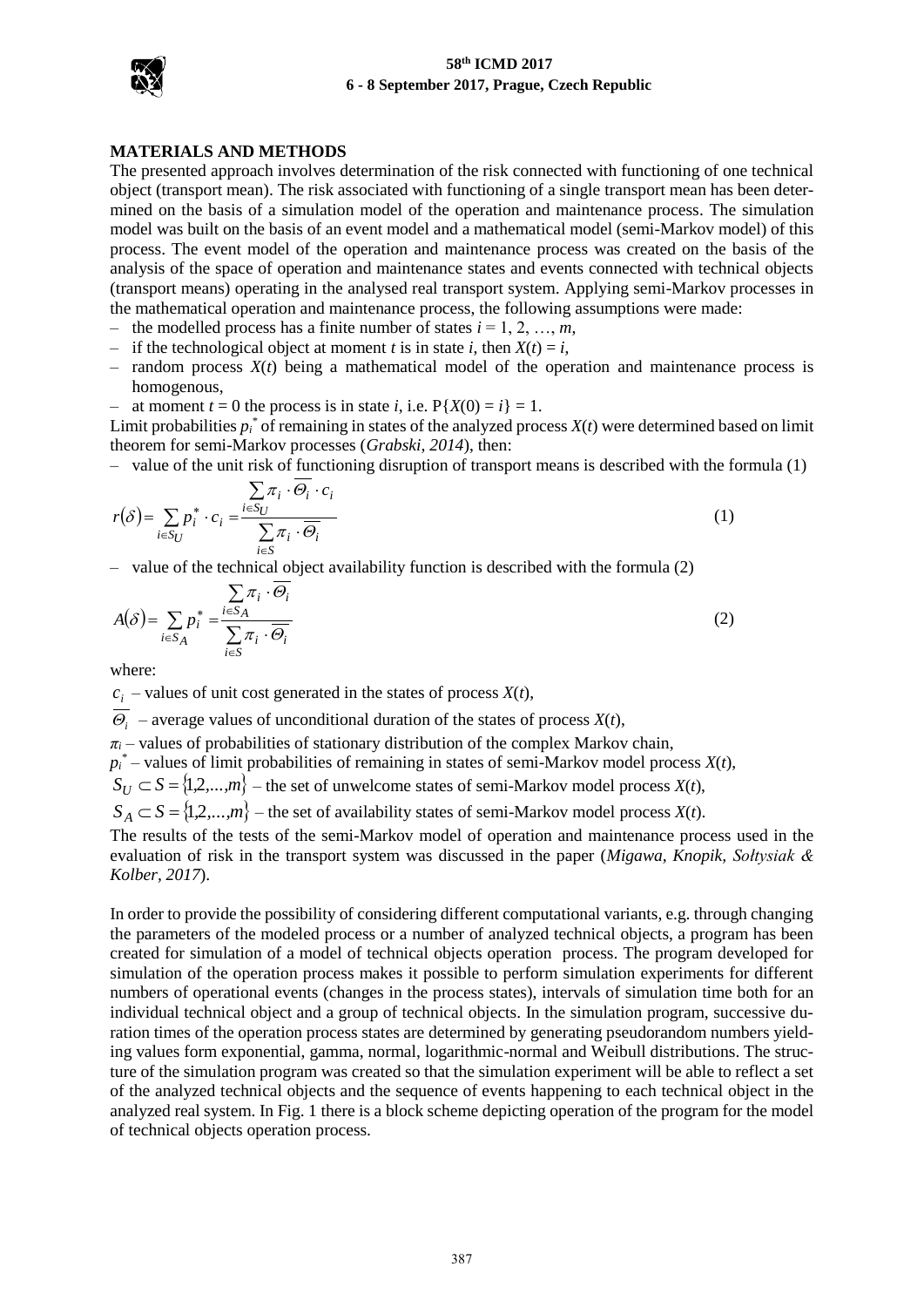



**Fig. 1** Block scheme depicting operation of the program for technical objects operation process simulation model

In each moment of the simulation experiment in which the modeled operation process undergoes change (for the analyzed technical object) the following data is being entered into the file of results: number of the technical object NOT, number of the current event NZ, time of the current event (current time of model  $T_M$ ), number of the model current state NS, current decision *d*, value of unit cost *c* related to the object's being in the process current state, generated value of the object's being in a current state *Θ*. Next, values of functions applied in the simulation program are determined for the set of data generated during the simulation experiment:

– value of the unit risk of functioning disruption of transport means while carrying out the operation and maintenance process is described with the formula (3)

$$
r(\delta) = \frac{\sum_{k=1}^{Z} \Theta_k(S_U) \cdot c_k(S_U)}{\sum_{k=1}^{Z} \Theta_k}
$$
\n(3)

<sup>–</sup> value of the technical object availability function is described with the formula (4)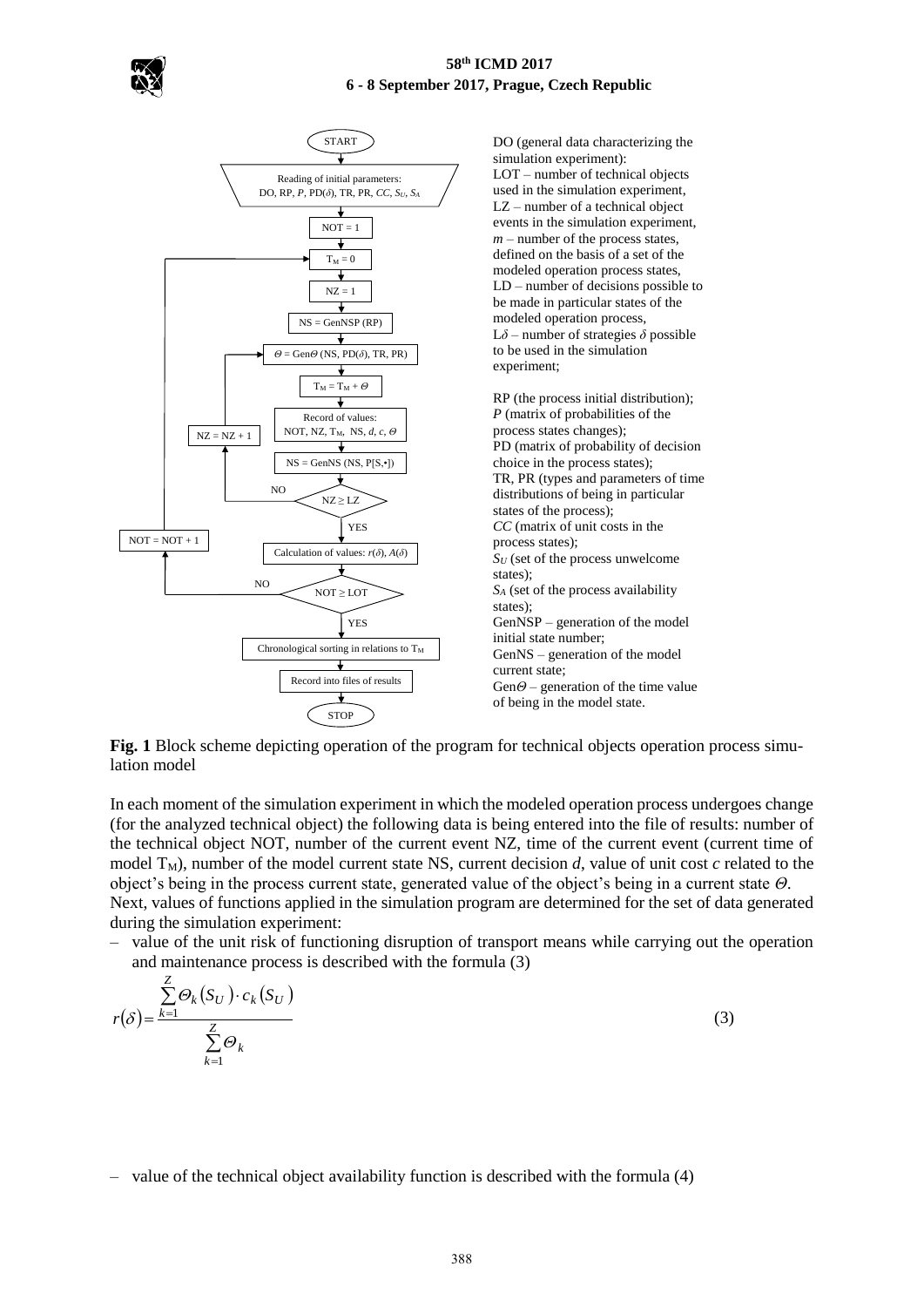

$$
A(\delta) = \frac{\sum_{k=1}^{Z} \Theta_k(S_A)}{\sum_{k=1}^{Z} \Theta_k}
$$
 (4)

where:

 $\mathcal{O}_k$  – *k*-th time of the object's being in the modeled operation process states  $S = \{1, 2, ..., m\}$ ,

 $\mathcal{O}_k(S_U)$  – *k*-th time of the object's being in the modeled operation process states belonging to unwelcome states  $S_U \subset S = \{1, 2, ..., m\},\$ 

 $c_k(S_U)$  – *k*-th performance of a unit cost connected with being in the unwelcome states of the modeled operation process  $S_U \subset S = \{1, 2, ..., m\},\$ 

 $\mathcal{O}_k(S_A)$  – *k*-th time of the object's being in the modeled operation process states belonging to availability states  $S_A \subset S = \{1, 2, ..., m\},\$ 

 $Z =$  LOT  $\cdot$  LZ – number of events (changes of the model states) for a specified number of technical objects.

### **RESULTS AND DISCUSSION**

Fig. 2 depicts a directed graph of imaging of the considered process of technical objects operation and maintenance. The analyzed model of the process of operation and maintenance distinguishes the following states: 1 – stopover at depot parking space, 2 – carrying out of transport task, 3 – downtime caused by damage (unwelcome event), 4 – downtime caused by an accident or collision (unwelcome event), 5 – intervention and rescue action after accident or collision (unwelcome event), 6 – repair after an unwelcome event,  $7$  – preventive diagnosis,  $8$  – preventive repair,  $9$  – supply,  $10$  – servicing (operation day, periodical, seasonal).



**Fig. 2** A directed graph depicting operation and maintenance process of transport means

In the presented model the following unwelcome states of technical object have been distinguished: 3, 4, 5, 6; and the following availability states of technical object have been distinguished: 1, 2. For the analyzed model of the operation and maintenance process of transport means, basing on the functioning data, values were estimated for the elements of matrix of passage probabilities: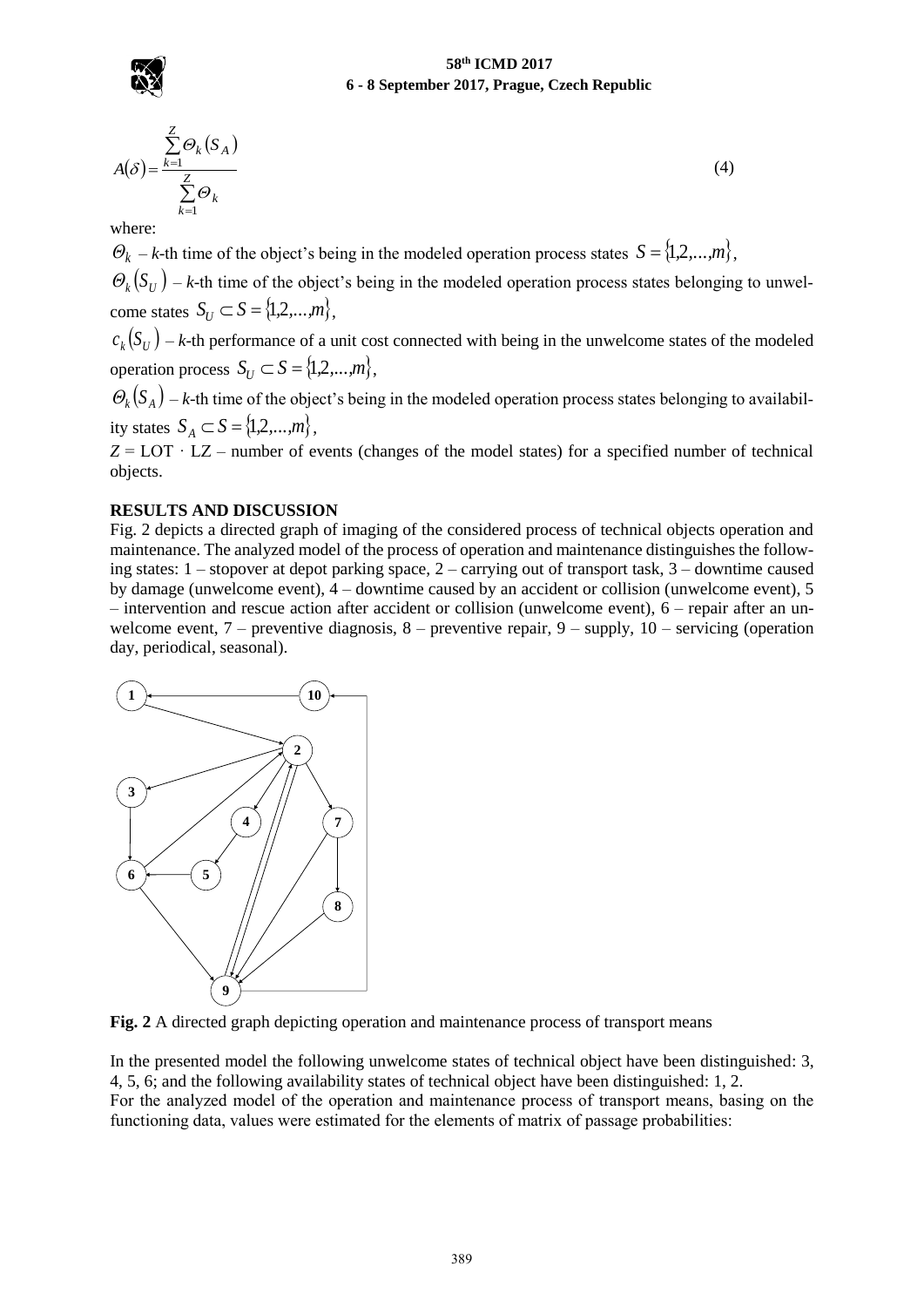|       | $\Omega$ |          | $\Omega$ |               | 0            | $\Omega$ |          |          |          |          |
|-------|----------|----------|----------|---------------|--------------|----------|----------|----------|----------|----------|
| $P =$ | $\Omega$ | $\Omega$ |          | 0.2320 0.0030 | $\mathbf{0}$ | $\Omega$ | 0.4988   | $\Omega$ | 0.2661   | $\Omega$ |
|       |          | 0        | $\Omega$ | $\Omega$      | $\Omega$     |          |          | $\Omega$ | $\Omega$ |          |
|       | $\Omega$ | $_{0}$   | $\Omega$ | $\Omega$      |              |          | 0        | 0        | $\Omega$ |          |
|       |          |          | 0        | $\Omega$      |              |          | $\theta$ |          |          | $\theta$ |
|       | $\Omega$ | 0.4702   | $\Omega$ | $\theta$      | 0            | $\Omega$ |          | $\Omega$ | 0.5298   | 0        |
|       | $\Omega$ | 0        | $\Omega$ | $\Omega$      | 0            | $\Omega$ | $\Omega$ | 0.0799   | 0.9201   | $\Omega$ |
|       |          |          | 0        | $\Omega$      | 0            | 0        | 0        |          |          |          |
|       | $\Omega$ | 0.2242   | 0        | $\Omega$      |              |          |          | $\Omega$ | $\Omega$ | 0.7758   |
|       |          |          |          |               |              |          |          |          |          |          |

Below in Fig. 3 and in Tab. 1 sample tests results for the operation process model obtained from input data processed after being provided from a real system of technical objects operation have been shown.



**Fig. 3** Values of unit risk  $r(\delta)$  [PLN/h] as well as availability of technical object  $A(\delta)$  on the basis of simulation experiments for individual control strategies

|                    | $A_r(\delta)=0.87$ |             | $A_r(\delta)=0.88$ |             | $A_r(\delta)=0.89$ |             | $A_r(\delta)=0.90$ |             |  |
|--------------------|--------------------|-------------|--------------------|-------------|--------------------|-------------|--------------------|-------------|--|
|                    | $r(\delta)$        | $A(\delta)$ | $r(\delta)$        | $A(\delta)$ | $r(\delta)$        | $A(\delta)$ | $r(\delta)$        | $A(\delta)$ |  |
| <b>Statistic</b>   | PLN/h              |             | PLN/h              |             | PLN/h              |             |                    | PLN/h       |  |
| Mean               | 7.398              | 0.8728      | 6.567              | 0.8825      | 6.417              | 0.8907      | 6.789              | 0.9001      |  |
| Standard deviation | 0.394              | 0.0037      | 0.260              | 0.0024      | 0.299              | 0.0029      | 0.349              | 0.0030      |  |
| Minimum            | 6.569              | 0.8655      | 6.013              | 0.8782      | 5.769              | 0.8829      | 6.120              | 0.8938      |  |
| 1 Quartile         | 7.190              | 0.8698      | 6.378              | 0.8805      | 6.249              | 0.8896      | 6.558              | 0.8976      |  |
| Median             | 7.414              | 0.8727      | 6.573              | 0.8831      | 6.446              | 0.8909      | 6.837              | 0.8999      |  |
| 3 Quartile         | 7.663              | 0.8752      | 6.732              | 0.8843      | 6.552              | 0.8923      | 7.039              | 0.9025      |  |
| Maximum            | 8.375              | 0.8811      | 7.100              | 0.8872      | 7.249              | 0.8955      | 7.469              | 0.9055      |  |

**Tab. 1** Values of statistics determined for unit risk and availability of a technical object

The performed experiments involved 30 simulations of the operation process for four selected strategies *δ*, so that the designated availability of technical objects *A*(*δ*) was at least equal to required availability  $A_r(\delta)$  for appropriate realization of transport tasks (for  $A_r(\delta) = 0.87, 0.88, 0.89, 0.90$ ). As a result of the realization of simulation experiments, sets of 30 values of unit risk *r*(*δ*) as well as 30 values of technical object availability  $A(\delta)$  were obtained. Tab. 1 shows the results of simulation experiments: mean values, values of standard deviation and values of positional statistics (minimum, 1 quartile, median, 3 quartile,